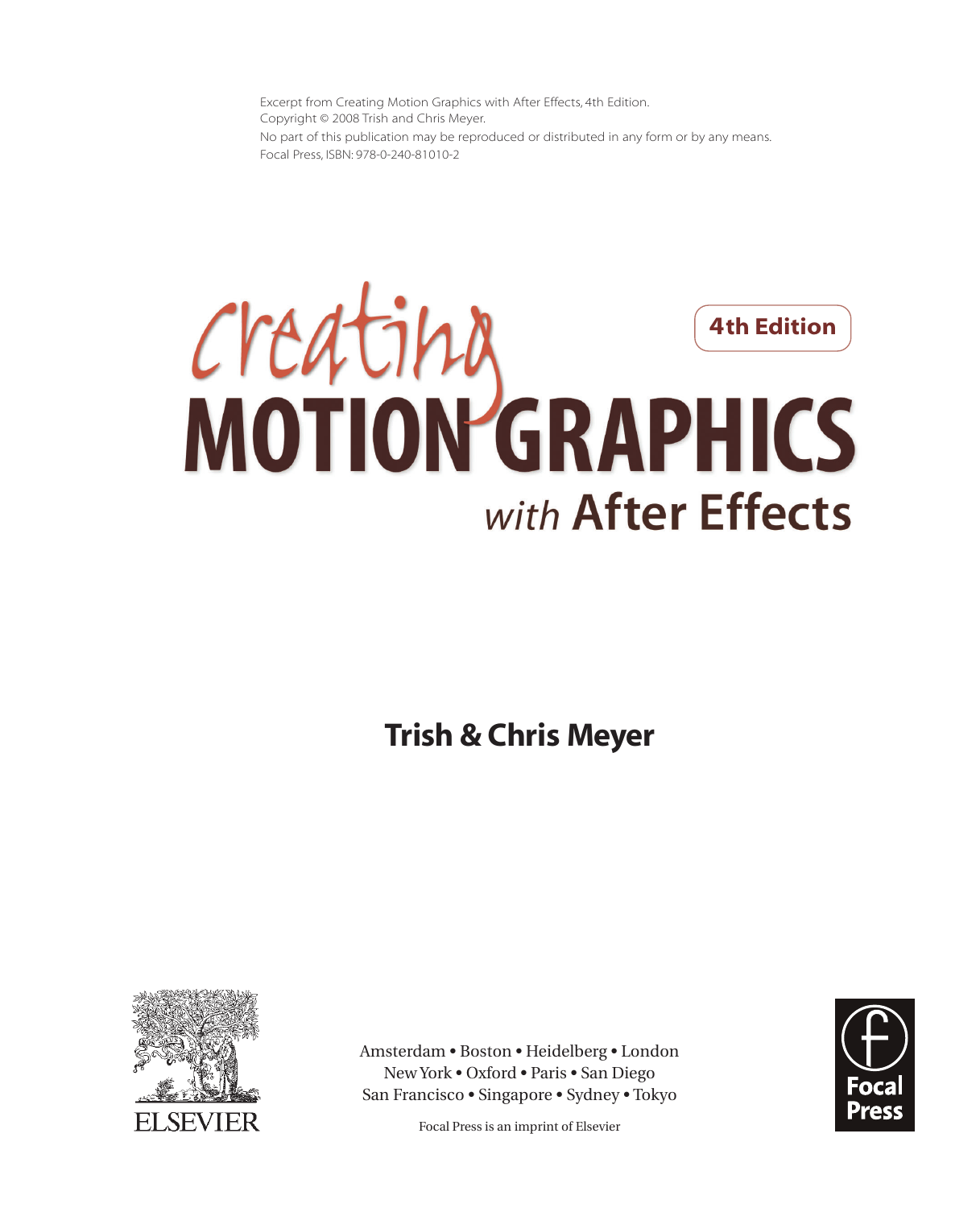# Table of Contents



### Animation Techniques

| 1            | <b>After Effects 101</b><br>An overview of the major user interface elements in After Effects, as well as how<br>projects are organized. Includes tips on how to customize the user interface<br>and save the resulting layouts as Workspaces.                                                                                                                               | $\mathbf{2}$                                                               |
|--------------|------------------------------------------------------------------------------------------------------------------------------------------------------------------------------------------------------------------------------------------------------------------------------------------------------------------------------------------------------------------------------|----------------------------------------------------------------------------|
| $\mathbf{2}$ | Creating a new composition entertainment of the contract of the contract of the contract of the contract of the contract of the contract of the contract of the contract of the contract of the contract of the contract of th<br>Channel switches; color picker; background color; alpha appearance<br>Preview Possibilities sidebar (Interactive and RAM previews; OpenGL) | 14<br>14<br>16<br>18<br>20<br>22<br>23<br>24<br>26<br>28<br>30<br>32<br>34 |
| 3            | Position, including spatial keyframes and motion paths; keyframe types<br>Keyframe navigation; editing values numerically                                                                                                                                                                                                                                                    | 42<br>43<br>48<br>50<br>51<br>54<br>58<br>60<br>62<br>64                   |

Quality issues; subpixel positioning; resampling . . . . . . . . . . . . . . . . . . . . . . . . . 66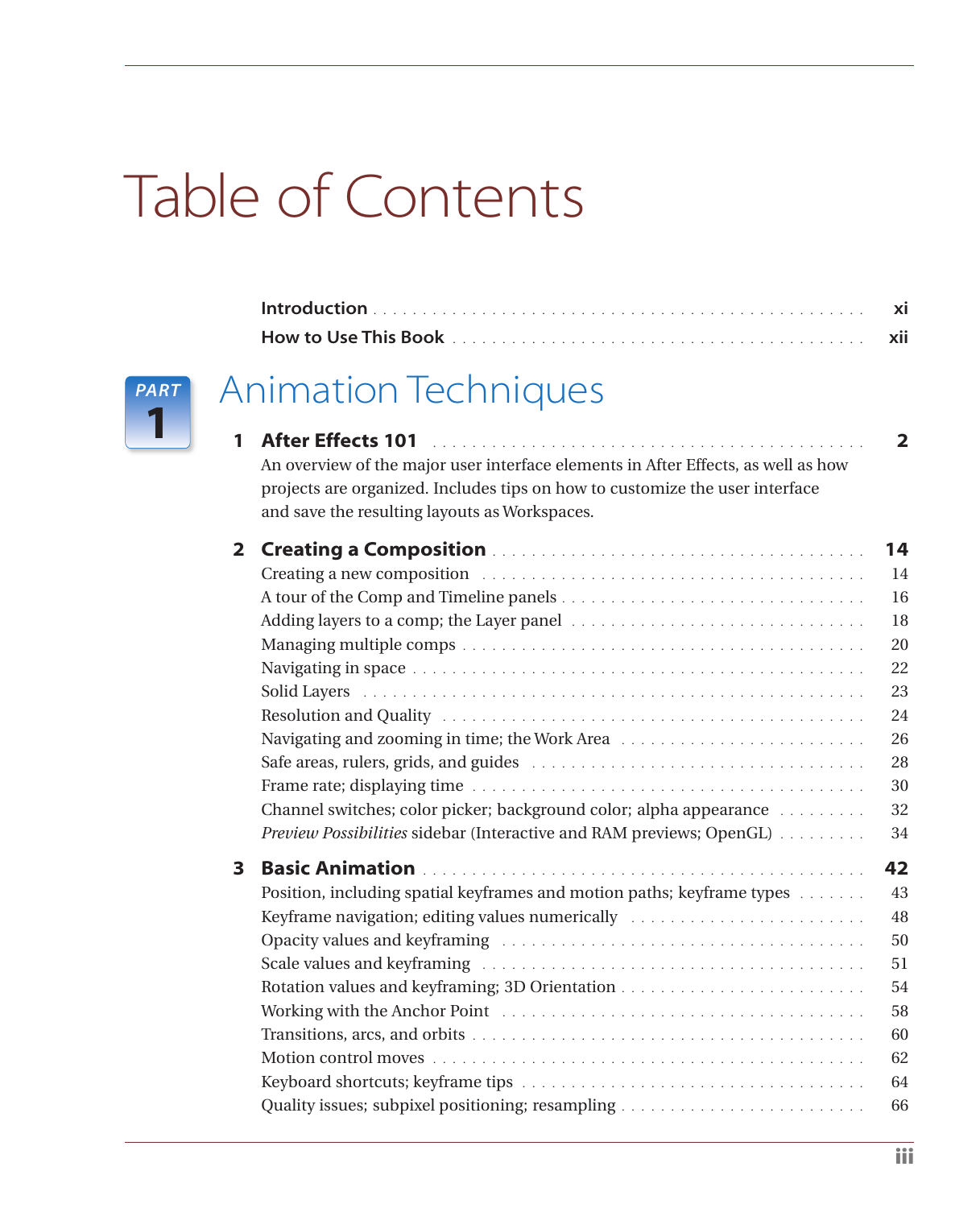| 4  |                                                                                                                                                                                                                                | 68 |
|----|--------------------------------------------------------------------------------------------------------------------------------------------------------------------------------------------------------------------------------|----|
|    |                                                                                                                                                                                                                                | 68 |
|    |                                                                                                                                                                                                                                | 70 |
|    |                                                                                                                                                                                                                                | 74 |
|    | Coordinating multiple values; keyboard shortcuts entertainment in the coordinating multiple values; keyboard shortcuts entertainment in the coordination of the coordination of the coordination of the coordination of the co | 76 |
|    |                                                                                                                                                                                                                                | 79 |
|    | Hold interpolation in the contract of the contract of the contract of the contract of the contract of the contract of the contract of the contract of the contract of the contract of the contract of the contract of the cont | 83 |
|    |                                                                                                                                                                                                                                | 86 |
| 5. |                                                                                                                                                                                                                                | 88 |
|    | Keyframe tips and tricks; copying, nudging, and scaling motion paths                                                                                                                                                           | 88 |
|    |                                                                                                                                                                                                                                | 92 |
|    |                                                                                                                                                                                                                                | 95 |
|    | The Wiggler keyframe assistant enterpresent in the contract of the Wiggler keyframe assistant enterpresent in the Wiggler                                                                                                      | 96 |
|    | Time-Reverse and Exponential Scale keyframe assistants                                                                                                                                                                         | 99 |



#### Layer Management

| 6. | The Layer Essentials and account and account of the Layer Essentials and account of the Layer Essential | 102 |
|----|---------------------------------------------------------------------------------------------------------|-----|
|    |                                                                                                         | 102 |
|    |                                                                                                         | 104 |
|    |                                                                                                         | 106 |
|    | Snapshots; align and distribute; edit original; color-coding layers                                     | 108 |
|    | Beswitched sidebar (layer property switches in the Timeline panel)                                      | 112 |
| 7  |                                                                                                         | 114 |
|    |                                                                                                         | 114 |
|    | Sequence Layers keyframe assistant; trimming by work area                                               | 120 |
|    |                                                                                                         | 122 |
|    |                                                                                                         | 124 |
| 8. |                                                                                                         | 126 |
|    | Applying motion blur; Samples Per Frame and Adaptive Samples                                            | 126 |
|    | Shutter Angle and Phase; blur and masks; Render Settings                                                | 128 |
|    |                                                                                                         | 130 |



## Modes, Masks, & Mattes

| Transforming masks; selecting mask points and segments material in the selection of the selection of the selection of the selection of the selection of the selection of the selection of the selection of the selection of th |  |
|--------------------------------------------------------------------------------------------------------------------------------------------------------------------------------------------------------------------------------|--|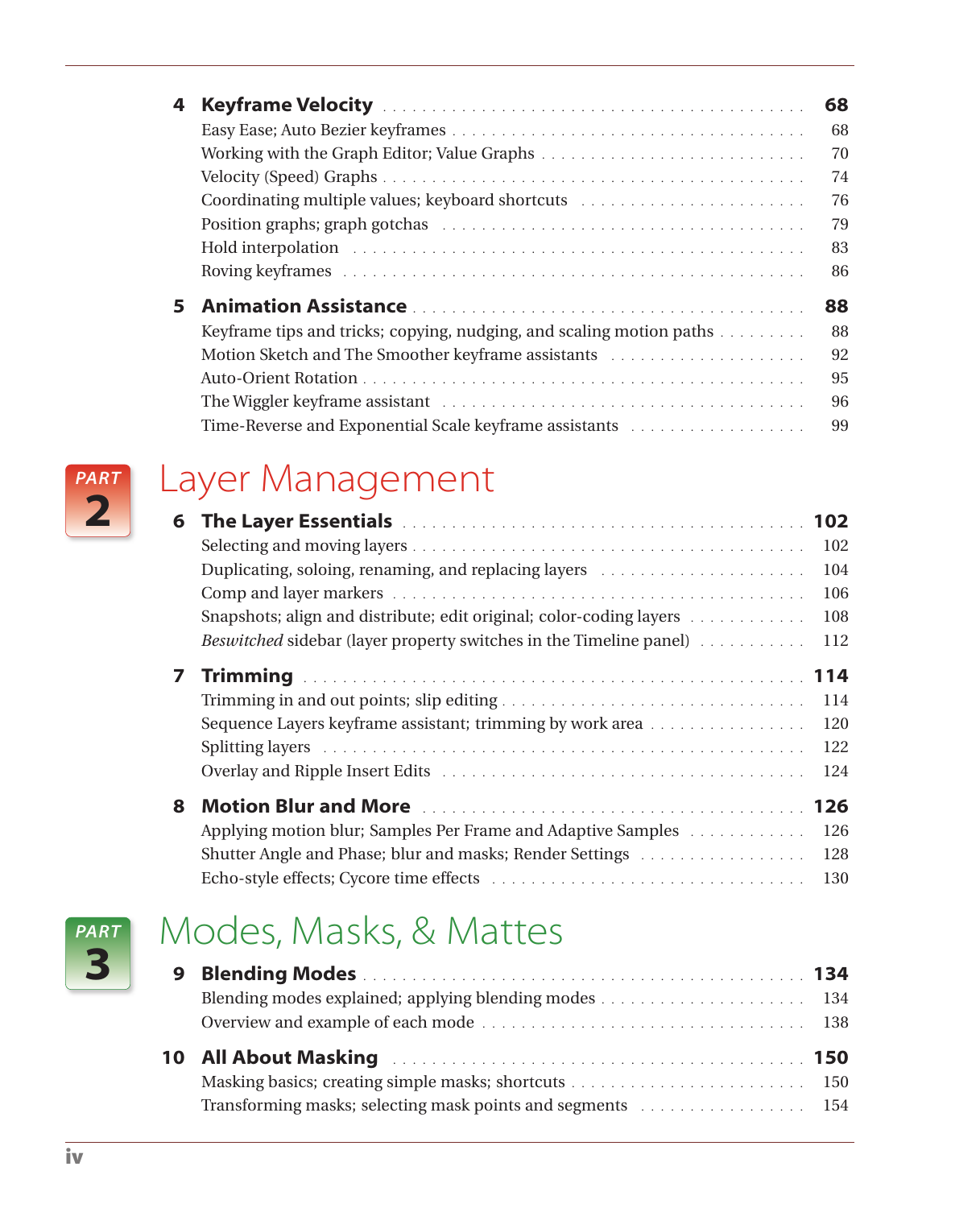|    | Mask Feather, Mask Expansion, and Mask Opacity                                                               | 156 |
|----|--------------------------------------------------------------------------------------------------------------|-----|
|    |                                                                                                              | 158 |
|    |                                                                                                              | 161 |
|    |                                                                                                              | 166 |
|    |                                                                                                              | 167 |
|    |                                                                                                              | 172 |
|    |                                                                                                              | 173 |
|    | Masks and effects; interchanging masks with other paths; Illustrator paths                                   | 176 |
|    |                                                                                                              | 180 |
|    |                                                                                                              |     |
| 11 |                                                                                                              | 184 |
|    | Mattes explained; luma versus alpha mattes; inverting mattes with an explained in the Mattes explained; luma | 184 |
|    | Improving matte contrast; choosing a matte channel; Set Matte effect                                         | 191 |
|    |                                                                                                              | 195 |
|    |                                                                                                              | 197 |
|    | Unmultiplying mattes and other tips; mattes for custom transitions                                           | 204 |
|    |                                                                                                              | 208 |
|    | Stencils explained; luma versus alpha stencils; silhouettes                                                  | 208 |



## Cameras! Lights! Action!

| 13 |                                                                         | 214 |
|----|-------------------------------------------------------------------------|-----|
|    |                                                                         | 214 |
|    |                                                                         | 218 |
|    |                                                                         | 220 |
|    |                                                                         | 224 |
|    | 3D motion paths; accelerated previews; auto-orient in 3D                | 226 |
|    | Render order issues; intersections; mixing 2D and 3D layers             | 230 |
| 14 |                                                                         | 236 |
|    |                                                                         | 236 |
|    |                                                                         | 240 |
|    |                                                                         | 245 |
|    | Animating cameras; auto-orientation; one-point versus two-point cameras | 248 |
|    |                                                                         | 254 |
| 15 |                                                                         | 256 |
|    |                                                                         | 256 |
|    |                                                                         | 262 |
|    |                                                                         | 267 |
|    |                                                                         | 270 |
|    | Light Transmission; creating gels and gobos; shadows on 2D layers       | 274 |
|    |                                                                         | 280 |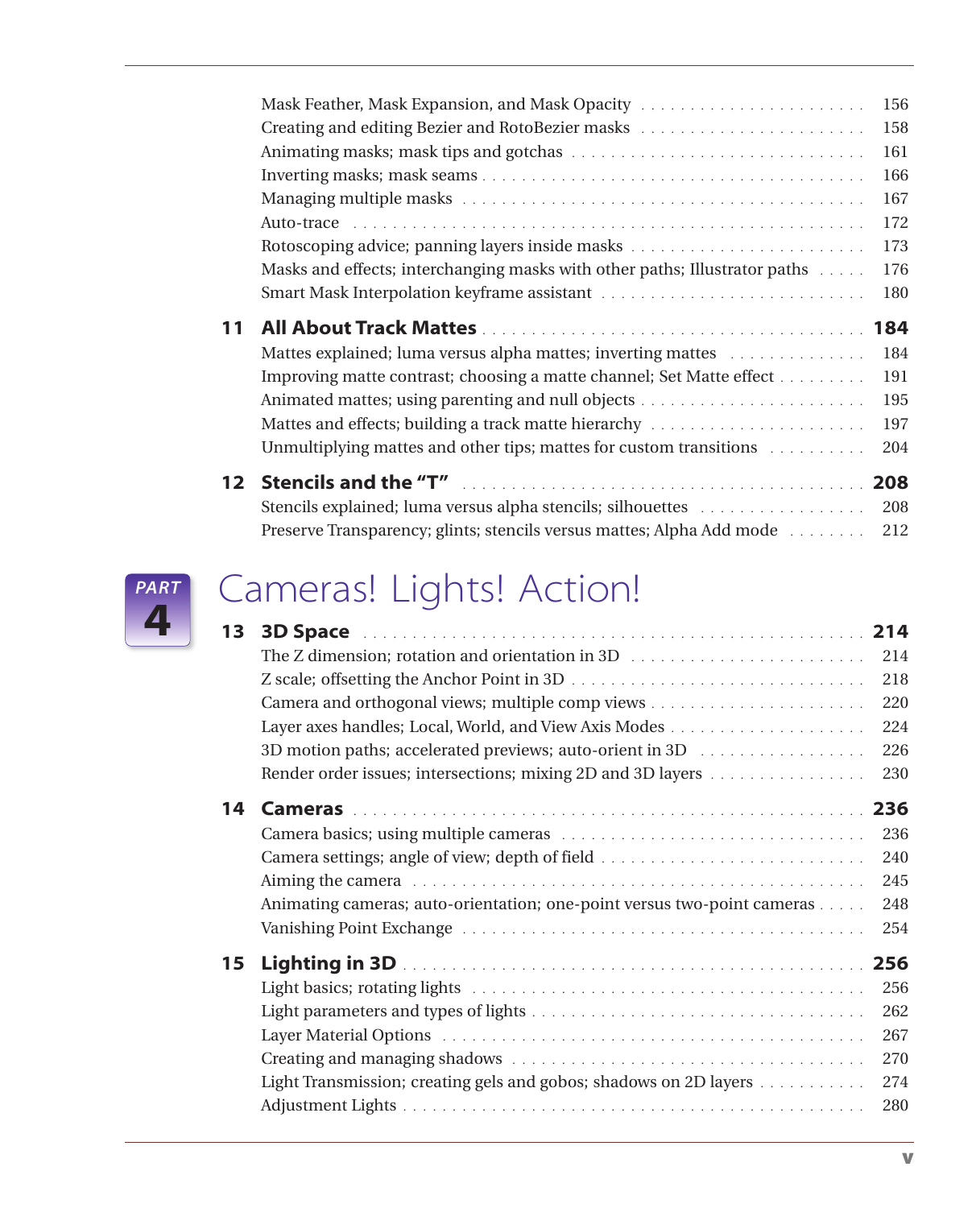#### *PART* **5**

## Building Hierarchies

| 16 |                                                                                                                                                                                                                                |     |
|----|--------------------------------------------------------------------------------------------------------------------------------------------------------------------------------------------------------------------------------|-----|
|    |                                                                                                                                                                                                                                | 282 |
|    |                                                                                                                                                                                                                                | 284 |
|    | Under the Hood sidebar (the math behind parenting)                                                                                                                                                                             | 286 |
|    |                                                                                                                                                                                                                                | 289 |
|    | Nonuniforming scaling issues; 3D issues entertainment in the set of the scaling scaling issues to the set of the set of the set of the set of the set of the set of the set of the set of the set of the set of the set of the | 291 |
|    |                                                                                                                                                                                                                                | 293 |
| 17 |                                                                                                                                                                                                                                | 294 |
|    |                                                                                                                                                                                                                                | 294 |
|    |                                                                                                                                                                                                                                | 297 |
|    |                                                                                                                                                                                                                                | 299 |
|    | Using over-sized comps (motion control techniques)                                                                                                                                                                             | 300 |
|    |                                                                                                                                                                                                                                | 302 |
|    |                                                                                                                                                                                                                                | 304 |
| 18 | Precomposing (Aller and Aller and Aller and Aller and Aller and Aller and Aller and Aller and Aller                                                                                                                            | 308 |
|    |                                                                                                                                                                                                                                | 308 |
|    | Leave All Attributes versus Move All Attributes                                                                                                                                                                                | 309 |
|    |                                                                                                                                                                                                                                | 312 |
|    |                                                                                                                                                                                                                                | 314 |
| 19 |                                                                                                                                                                                                                                |     |
|    |                                                                                                                                                                                                                                | 316 |
|    |                                                                                                                                                                                                                                | 318 |
|    |                                                                                                                                                                                                                                | 324 |
|    | Continuous rasterization of vector artwork, text, and solids                                                                                                                                                                   | 327 |
|    |                                                                                                                                                                                                                                | 329 |



#### Text Animation

| 20 |                                                                                                                                                                                                                                |     |
|----|--------------------------------------------------------------------------------------------------------------------------------------------------------------------------------------------------------------------------------|-----|
|    |                                                                                                                                                                                                                                | 330 |
|    | Cycling Text sidebar (keyframing the Source Text parameter)                                                                                                                                                                    | 333 |
|    |                                                                                                                                                                                                                                | 334 |
|    |                                                                                                                                                                                                                                | 335 |
|    |                                                                                                                                                                                                                                | 336 |
|    |                                                                                                                                                                                                                                | 338 |
|    | More on animated properties entertainment contains and manufacture of the set of the set of the set of the set of the set of the set of the set of the set of the set of the set of the set of the set of the set of the set o | 339 |
|    |                                                                                                                                                                                                                                | 340 |
|    |                                                                                                                                                                                                                                | 342 |
|    |                                                                                                                                                                                                                                | 346 |
|    |                                                                                                                                                                                                                                |     |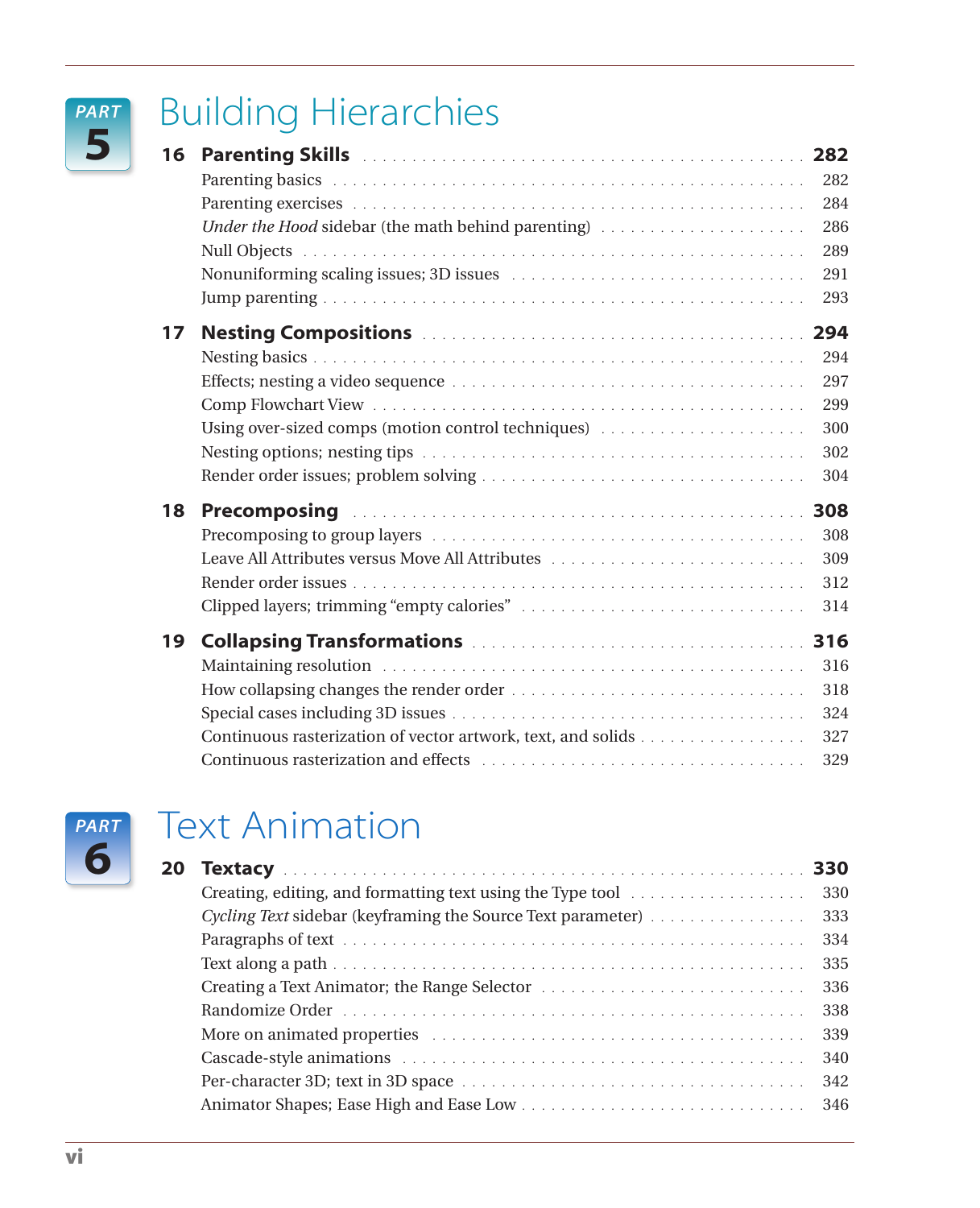| Anchor Point Grouping and Alignment; Fill & Stroke options; blending modes | 349 |
|----------------------------------------------------------------------------|-----|
|                                                                            |     |
|                                                                            |     |
|                                                                            |     |
|                                                                            |     |
|                                                                            |     |



## Effects & Presets

| 21                | Applying and Using Effects <b>Manual Assembly 2018</b>                              |     |
|-------------------|-------------------------------------------------------------------------------------|-----|
|                   |                                                                                     | 358 |
|                   |                                                                                     | 358 |
|                   |                                                                                     | 361 |
|                   |                                                                                     | 365 |
|                   | Effects that use mask paths; Render Settings; CC Composite                          | 368 |
|                   | Adjustment Layers, including masks and alpha channels                               | 370 |
|                   |                                                                                     | 374 |
|                   |                                                                                     | 376 |
| $22 \overline{)}$ |                                                                                     |     |
|                   | A quick reference for which chapters discuss which families of effects.             |     |
| 22B               | Effects Roundup (Bonus Chapter PDF on DVD)                                          |     |
|                   | Tips on 125 of the effects that come with After Effects CS3 Professional, organized |     |
|                   | by category. Includes a sidebar on 16-bit-per-channel mode and effects.             |     |
| 22C               | Particle Playground (Bonus Chapter PDF on DVD)                                      |     |
|                   | Tips on using this powerful - but daunting - particle system. By JJ Gifford.        |     |
| 23                |                                                                                     |     |
|                   |                                                                                     | 380 |
|                   |                                                                                     | 382 |
|                   | Texturize; managing maps using nesting and precomposing                             | 382 |
|                   |                                                                                     | 386 |
|                   |                                                                                     | 388 |
| 24                |                                                                                     | 390 |
|                   |                                                                                     | 390 |
|                   |                                                                                     | 394 |
|                   | Browsing the factory presets using Adobe Bridge                                     | 396 |
|                   |                                                                                     | 398 |
|                   |                                                                                     | 400 |
|                   |                                                                                     | 401 |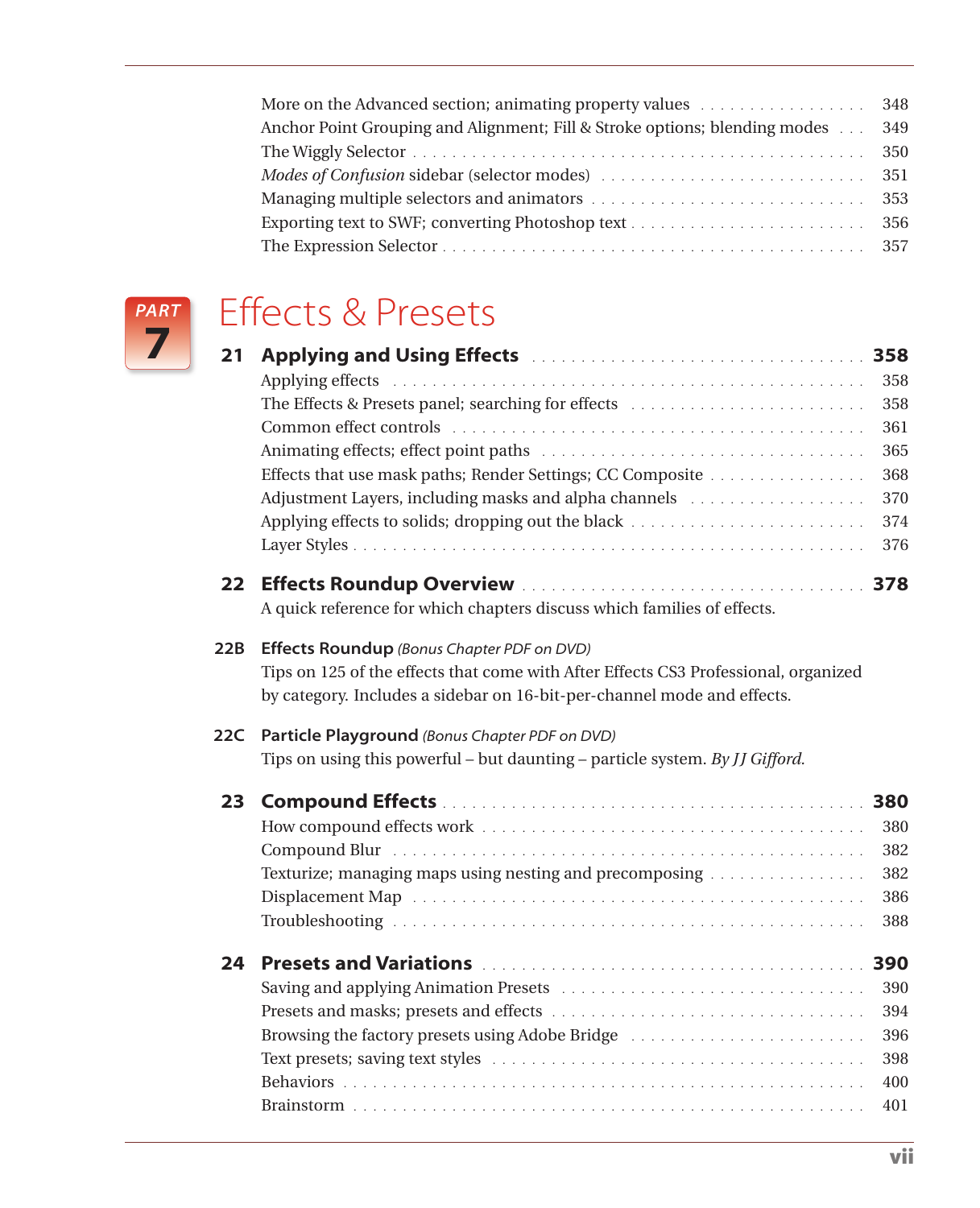## Color & Keying

| 25 - |                                                                                                                                                                                                                                |     |
|------|--------------------------------------------------------------------------------------------------------------------------------------------------------------------------------------------------------------------------------|-----|
|      | Overview of color management; Project Working Space                                                                                                                                                                            | 404 |
|      |                                                                                                                                                                                                                                | 406 |
|      |                                                                                                                                                                                                                                | 410 |
|      |                                                                                                                                                                                                                                | 412 |
|      |                                                                                                                                                                                                                                | 414 |
|      |                                                                                                                                                                                                                                | 418 |
|      |                                                                                                                                                                                                                                | 420 |
| 26   |                                                                                                                                                                                                                                |     |
|      |                                                                                                                                                                                                                                | 422 |
|      |                                                                                                                                                                                                                                | 424 |
|      | Keylight tutorial experience in the contract of the contract of the contract of the contract of the contract of the contract of the contract of the contract of the contract of the contract of the contract of the contract o | 427 |
|      |                                                                                                                                                                                                                                | 430 |

**26B Color Difference Keyer** *(Bonus Chapter PDF on DVD)* A legacy tutorial on how to use the most powerful of the Adobe keyers.



*PART* **8**

## Time & Tracking

| 27 | <b>Frame Rate Manipulation Manual Community And Alama Prame Rate Manipulation Manual Community AS4</b> |     |
|----|--------------------------------------------------------------------------------------------------------|-----|
|    |                                                                                                        | 434 |
|    |                                                                                                        | 436 |
|    |                                                                                                        | 438 |
|    |                                                                                                        | 442 |
|    | Manipulating keyframed animation, sequenced layers, and frame sequences                                | 445 |
|    |                                                                                                        | 449 |
|    |                                                                                                        | 450 |
| 28 |                                                                                                        | 454 |
|    | Overview of the motion tracker/stabilizer, including settings                                          | 454 |
|    |                                                                                                        | 459 |
|    |                                                                                                        | 461 |
|    |                                                                                                        | 462 |
| 29 |                                                                                                        | 466 |
|    | Tracking Position, including working with the Attach Point                                             | 466 |
|    |                                                                                                        |     |
|    |                                                                                                        | 469 |
|    |                                                                                                        | 470 |
|    |                                                                                                        | 471 |
|    |                                                                                                        | 474 |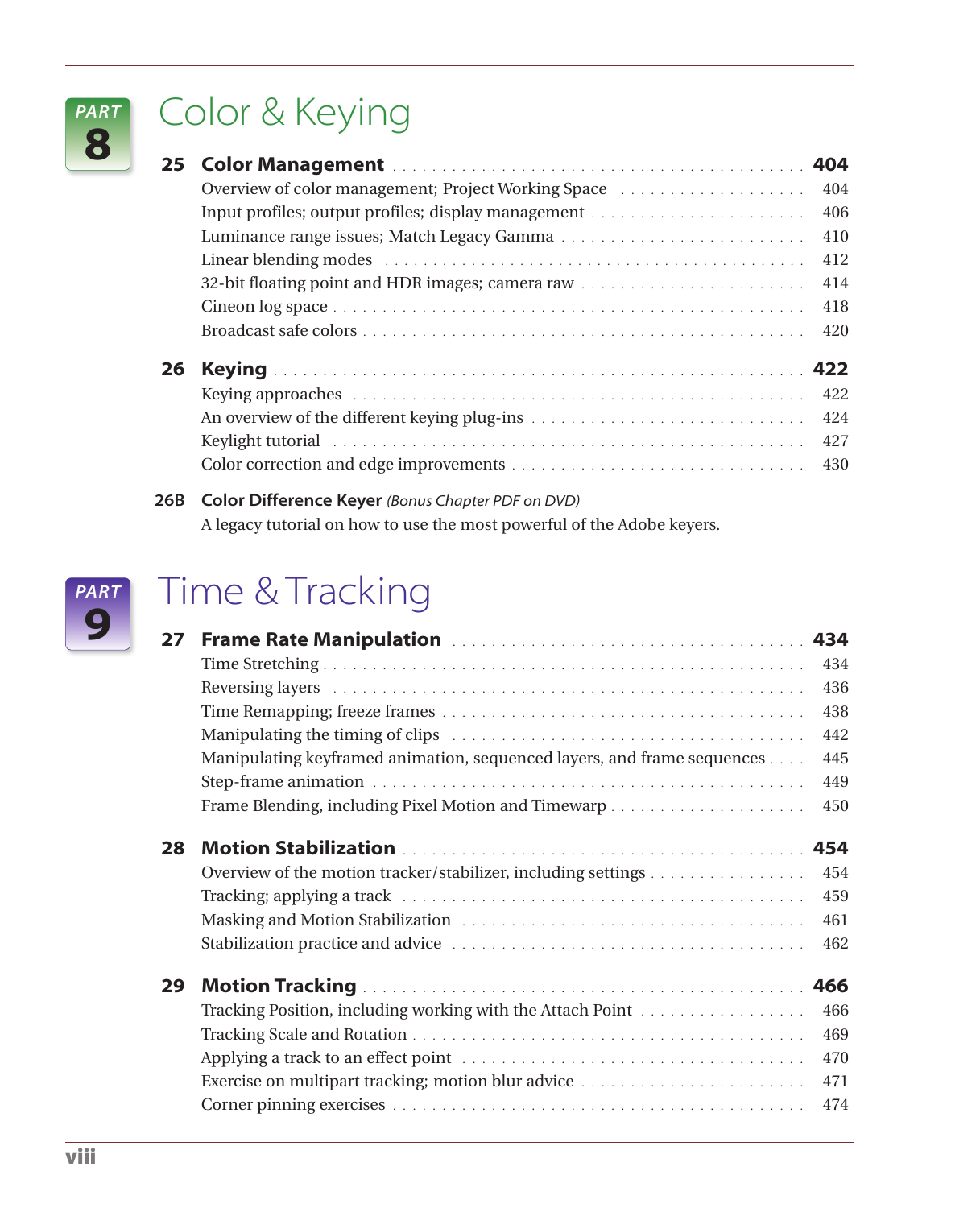## Drawing, Painting, & Puppetry

*PART* **10**

| 30 |                                                                                                                                                                                                                                | 478 |
|----|--------------------------------------------------------------------------------------------------------------------------------------------------------------------------------------------------------------------------------|-----|
|    |                                                                                                                                                                                                                                | 479 |
|    |                                                                                                                                                                                                                                | 480 |
|    |                                                                                                                                                                                                                                | 483 |
|    |                                                                                                                                                                                                                                | 485 |
|    |                                                                                                                                                                                                                                | 487 |
|    | Managing multiple shapes (and all contained and all contained and all contained and all contained and all contains a set of the Managing multiple shapes are all contained and all contained and all contained and managing mu | 488 |
|    |                                                                                                                                                                                                                                | 490 |
|    | Shapes from Other Places sidebar (mask and Illustrator paths into shapes)                                                                                                                                                      | 493 |
|    |                                                                                                                                                                                                                                | 494 |
|    |                                                                                                                                                                                                                                | 496 |
|    |                                                                                                                                                                                                                                | 499 |
| 31 |                                                                                                                                                                                                                                |     |
|    | Getting started, editing and managing strokes; Paint on Transparent                                                                                                                                                            | 500 |
|    |                                                                                                                                                                                                                                | 504 |
|    | Eraser tool; erase Paint Only and erase Last Stroke Only options                                                                                                                                                               | 506 |
|    | Animating strokes; using Write On mode; replacing strokes                                                                                                                                                                      | 508 |
|    |                                                                                                                                                                                                                                | 510 |
|    |                                                                                                                                                                                                                                | 511 |
|    |                                                                                                                                                                                                                                | 511 |
|    |                                                                                                                                                                                                                                | 513 |
|    | Clone Stamp tool; Clone Presets; Clone Source Overlay; Source Time Shift                                                                                                                                                       | 514 |
|    | Using motion tracking and expressions to automate cloning                                                                                                                                                                      | 518 |
|    | Other tips including painting in a straight line and revealing a title                                                                                                                                                         | 521 |
| 32 |                                                                                                                                                                                                                                |     |
|    |                                                                                                                                                                                                                                | 522 |
|    | Animating strokes; stroke speed; Quick Paint mode                                                                                                                                                                              | 524 |
|    |                                                                                                                                                                                                                                | 527 |
|    |                                                                                                                                                                                                                                | 528 |
|    | Transforming strokes; cleaning up keyed alpha channels                                                                                                                                                                         | 530 |
|    |                                                                                                                                                                                                                                | 531 |
| 33 | <b>The Puppet Tools</b>                                                                                                                                                                                                        | 532 |
|    |                                                                                                                                                                                                                                | 532 |
|    |                                                                                                                                                                                                                                | 534 |
|    | Overlap tool in the contract of the contract of the contract of the contract of the contract of the contract of                                                                                                                | 536 |
|    | Starch tool in the contract of the contract of the contract of the contract of the contract of the contract of                                                                                                                 | 538 |
|    |                                                                                                                                                                                                                                | 539 |
|    |                                                                                                                                                                                                                                | 540 |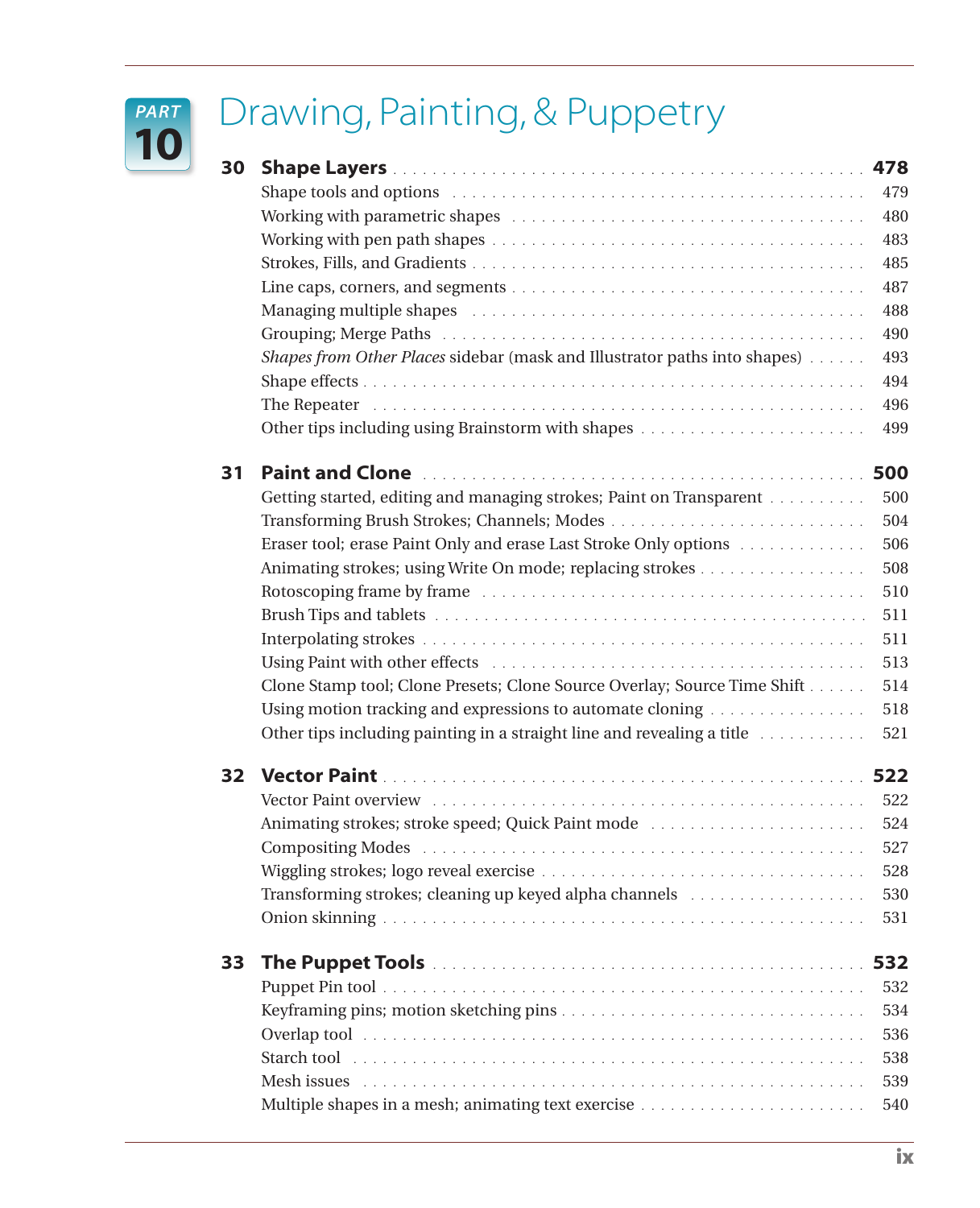

## Working with Audio

|                                                                                                                                                                                                                                | 546 |
|--------------------------------------------------------------------------------------------------------------------------------------------------------------------------------------------------------------------------------|-----|
| Previewing audio entertainment and the contract of the contract of the contract of the contract of the contract of the contract of the contract of the contract of the contract of the contract of the contract of the contrac | 547 |
|                                                                                                                                                                                                                                |     |
|                                                                                                                                                                                                                                |     |

**34B Audio Effects** *(Bonus Chapter PDF on DVD)* An overview of the most useful audio effects.



#### Expressions

|                                                                                       | 553 |
|---------------------------------------------------------------------------------------|-----|
|                                                                                       | 555 |
| Mixing and matching parameters, ranges, and dimensions excessional contact to the 558 |     |
|                                                                                       | 559 |
|                                                                                       | 564 |
| Building more complex expressions; Expression Language Menu                           | 567 |
|                                                                                       |     |
|                                                                                       |     |

#### **35B Deeper Modes of Expression** *(Bonus Chapter PDF on DVD)* An extensive review of useful expression methods, JavaScript math functions, and programming tips. Includes numerous examples.

#### **35C Scripting Overview** *(Bonus Chapter PDF on DVD)* Controlling After Effects with scripts. *By Dan Ebberts.*



## Importing & Integration

| 36. | Import and Interpret Material Account of the University of the Internal State Internal ST2 |                                 |
|-----|--------------------------------------------------------------------------------------------|---------------------------------|
|     | Importing different media types; alpha channel types; missing codecs                       | 573                             |
|     |                                                                                            | 580                             |
|     |                                                                                            | 584                             |
|     |                                                                                            | 585                             |
| 37. | NLE integration tips, including Premiere Pro, Avid, and Final Cut Pro                      | 590<br>590<br>593<br>594<br>596 |